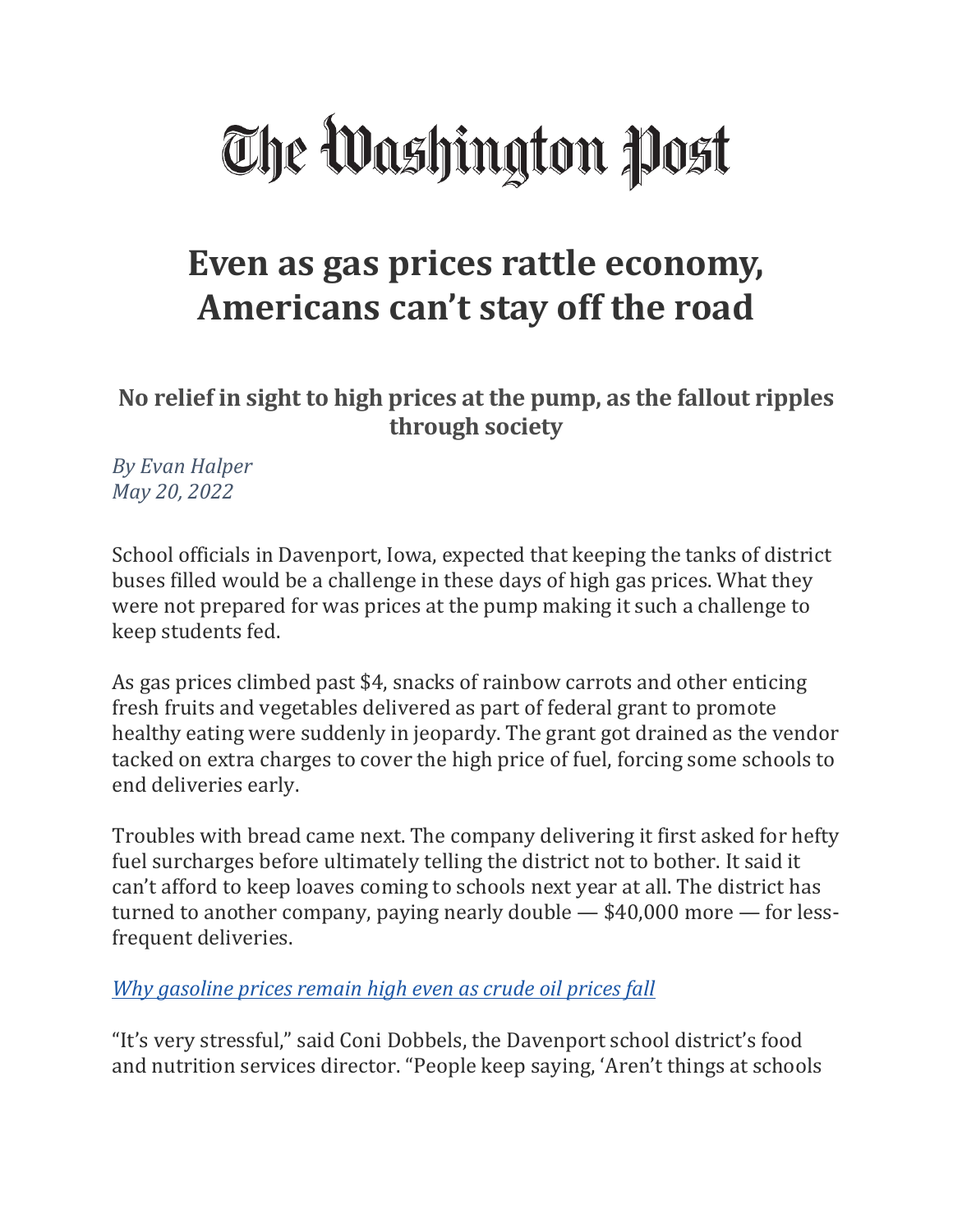better this year than they were last year?' They're not. I have never experienced anything like this."

The shocks of high gasoline costs are ricocheting through the economy, as prices at the pump continue to rise, and industry analysts see little relief on the horizon. Even as drivers are loath to change their habits, with Americans eager to get on the road after pandemic cabin fever, the fallout from high gas prices is touching every corner of society.

Retailers and trucking companies are in a state of high anxiety over [worsening](https://www.washingtonpost.com/business/energy/the-oil-price-rally-is-bad-the-diesel-crisis-is-far-worse/2022/03/14/e207748a-a36c-11ec-8628-3da4fa8f8714_story.html?itid=lk_inline_manual_11)  [diesel shortages,](https://www.washingtonpost.com/business/energy/the-oil-price-rally-is-bad-the-diesel-crisis-is-far-worse/2022/03/14/e207748a-a36c-11ec-8628-3da4fa8f8714_story.html?itid=lk_inline_manual_11) with an increasing threat that the fuel will need to be intermittently rationed at [filling stations](https://www.loves.com/en/news/fuel-updates) in some parts of the country. Similar worries are gripping the airline industry, as [jet fuel becomes more scarce.](https://www.washingtonpost.com/business/energy/jet-fuel-sees-crazy-pricesafter-two-unloved-years/2022/04/13/17d23372-baef-11ec-a92d-c763de818c21_story.html?itid=lk_inline_manual_11)

Concern about soaring fuel prices is [spreading to restaurateurs,](https://restaurant.org/research-and-media/research/economists-notebook/analysis-commentary/restaurant-sales-rose-for-the-third-consecutive-month-in-april/) as dining out tends to be high on the list of spending that gets cut when household budgets are strained by filling up at the pump. Manufacturers are wrestling with the cost of plastic packaging, which is made from the same crude oil in high demand for gasoline. Boaters are weighing whether they should delay putting their vessels in the water, now that filling their tanks can run hundreds more dollars.

#### *Biden takes additional steps to [ease gas prices as inflation rises](https://www.washingtonpost.com/us-policy/2022/04/12/white-house-economics-inflation/?itid=lk_interstitial_manual_13)*

Gas prices keep [passing](https://gasprices.aaa.com/) earlier milestones, now averaging more than \$4.59 per gallon nationwide. That is 50 percent higher than gas was at this time last year, according to AAA, as factors converge to create supply shortages not seen since the run-up to the Great Recession in 2008.

While the war in Ukraine is playing a major role, as the world shuns Russian oil, it is [not the only challenge.](https://www.washingtonpost.com/business/2022/05/10/gas-prices-are-up-again-putting-biden-fresh-bind/?itid=lk_inline_manual_17) The plunge in fuel demand during the pandemic moved producers to cut back on their investments in drilling and refining capacity. The oil-and-gas sector now finds itself ill-equipped to meet the demand of a society getting back on the road. The federal government has exhausted most of the [limited tools](https://www.washingtonpost.com/climate-environment/2022/03/31/strategic-petroleum-reserve-release-biden/?itid=lk_inline_manual_17) it has to confront price spikes, such as releasing oil from the Strategic Petroleum Reserve.

"The bottom line is, it is going to be an expensive summer," said Michael Tran, managing director for global energy strategy at RBC Capital Markets. The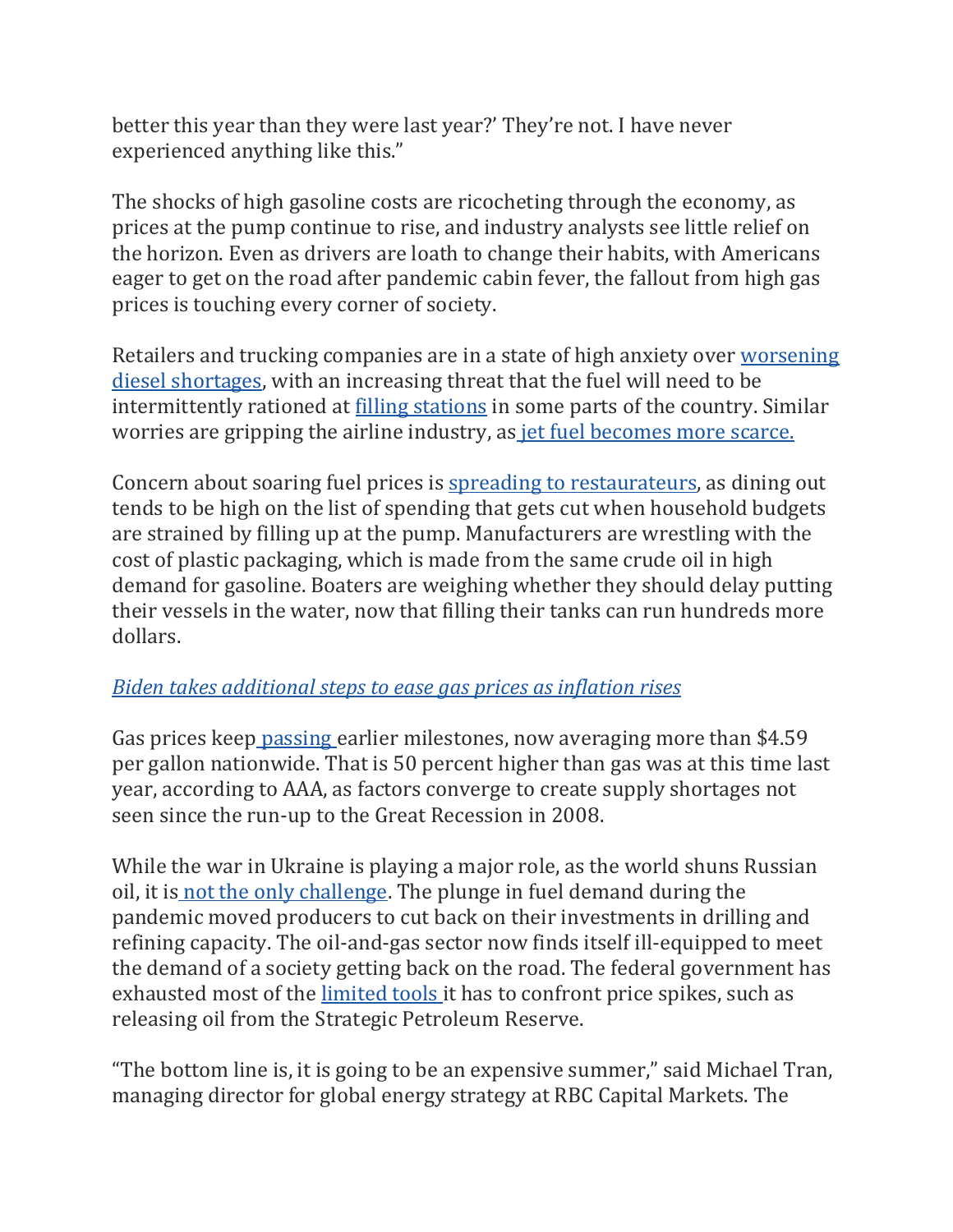warning was echoed this week, albeit in more subdued language, by Treasury Secretary Janet L. Yellen, who said [during a visit to Germany](https://www.washingtonpost.com/us-policy/2022/05/18/yellen-gas-prices-biden/?itid=lk_inline_manual_18) that upward pressure on energy prices is likely to continue in the near-term.

### *[Yellen warns of global 'stagflationary' risk from gas, food prices](https://www.washingtonpost.com/us-policy/2022/05/18/yellen-gas-prices-biden/?itid=lk_interstitial_manual_19)*

As climbing gas prices force Americans to change their spending habits, one thing Americans aren't doing very much of is driving less. All that driving in this moment of low fuel supply pushes prices up further. "As we reopen, there is a lot of pent-up demand," Tran said. "People are willing to pay higher prices to make up for lost travel over the last few years."

It is a different economic landscape than when gas prices last spiked like this, in the summer of 2008. At the time, Americans had been on a spending frenzy for a while and household savings rates were particularly low. Nonessential driving was a luxury more Americans could not afford then. Gas prices dropped again relatively quickly following a brief surge.

By contrast, household savings right now are at record highs, after people spent less during the [coronavirus](https://www.washingtonpost.com/coronavirus/?itid=lk_inline_manual_24) pandemic. "We were never, as a population, more ready to absorb high gas prices than we are right now," Tran said. So even as prices keep going up, demand is not easing, which puts pressure on prices to go up even further.

Memorial Day Weekend is expected to bring 37.9 million Americans to the road, more than traveled by car over that holiday weekend before the pandemic hit, and an increase of 8.5 percent over last year, when gas prices were considerably lower, according to [projections](https://www.businesswire.com/news/home/20220516005615/en/37.9-Million-Americans-to-Hit-the-Road-Memorial-Day-Weekend) by the location data firm Arrivalist. The firm attributes the trend, in part, to Americans forgoing air travel. Plane ticket prices have become [prohibitively expensive](https://www.washingtonpost.com/travel/2022/04/20/summer-travel-rising-prices-gas-flights/?itid=lk_inline_manual_25) for many, as the airline industry struggles with its own fuel scarcity.

While Arrivalist's pronouncement that "the American road trip is thriving" is hardly an overstatement, some drivers are stunned by what they are seeing at the pump.

Amanda Laudwein of Silver Spring was finally able to attend her nephew's wedding in Death Valley National Park, which spans Nevada and California, this month after it was twice postponed because of covid. The already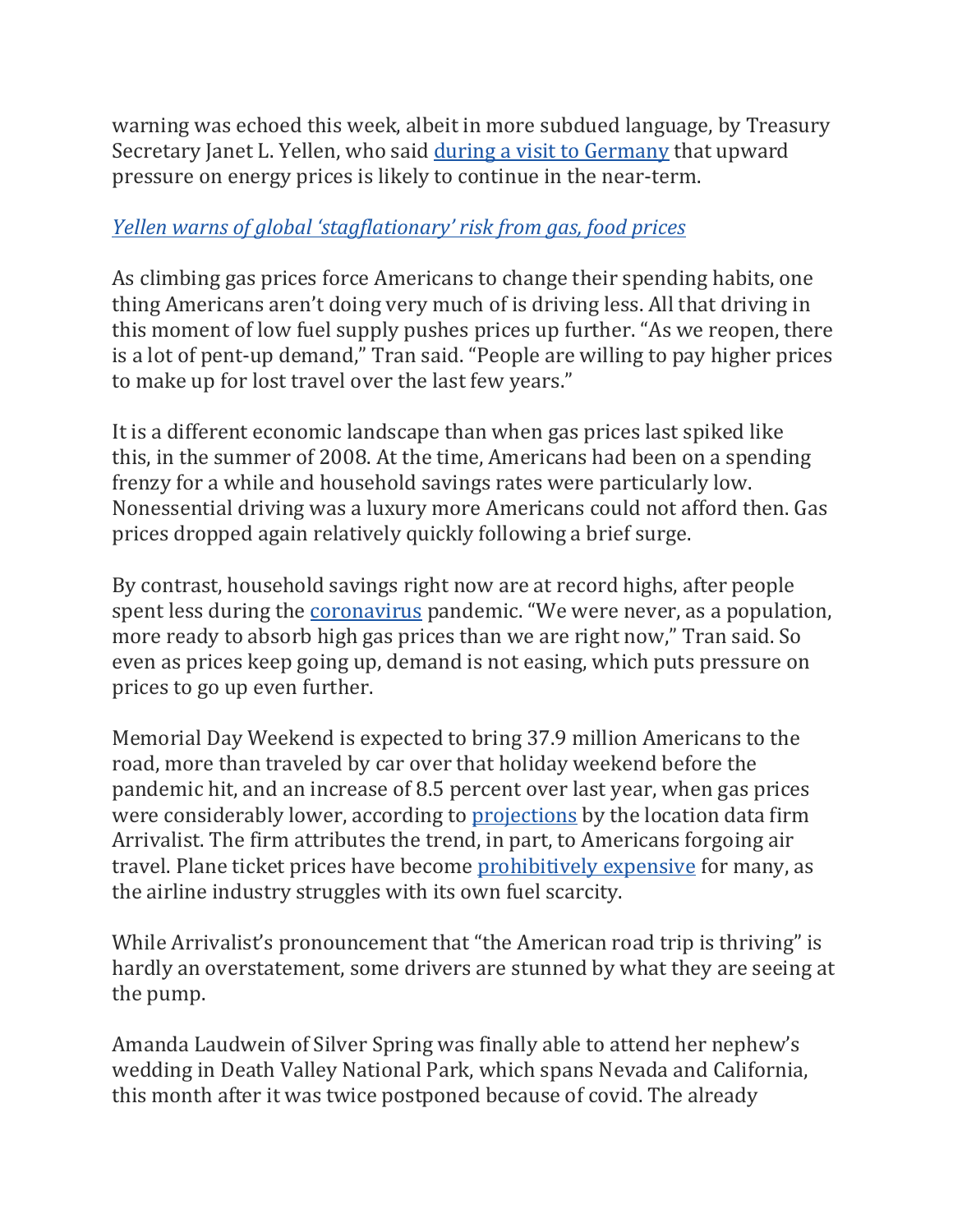expensive trip came with an unexpected cost: The price for a gallon of unleaded at Death Valley's Furnace Creek gas station, the only place to gas up for miles, was \$8.25.

"It cost us \$120 to fill up our van," she said. "It was quite a shock."

Like many other Americans, though, the 67-year-old has no plans to cut back on her travel. She is looking forward to a cross-country road trip in the fall regardless of whether gas prices are high then. "People have been so careful with their money for so long," she said. "It is not going to stop us from going where we want. ... I want to see the big prairies."

Even as old driving habits remain, the high gas prices are forcing Americans to make other adjustments to accommodate them. Walmart this week saw its stocks suffer their biggest decline since 1987 amid an earnings report that acknowledged high gas prices are hammering its business. They are creating unanticipated operational costs for the company and also changing the ways consumers shop, as they try to consolidate their trips to the store and forgo purchasing items that are not daily necessities.

As they see so much of their money going into their gas tanks, Walmart CEO Doug McMillon said on an earnings call this week, "customers are even more price sensitive right now. … They're paying close attention." He described Walmart shoppers at this moment as "portfolio managers" carefully balancing their budgets and more reluctant to buy something like a piece of sporting equipment unless they see a price drop.

Consumers are also impacted in unexpected ways. A [decade-old study](https://onlinelibrary.wiley.com/doi/abs/10.1002/pam.21601) found obesity rates tend to go down when gas prices spike. Not so much because people abandon their cars to walk or bike, but because they cut out of their budgets services like house cleaning and gardening, opting to burn the calories doing it themselves.

Older drivers who lived through the gas shortages and accompanying stagflation of the 1970s, meanwhile, are more likely to associate rising prices at the pump with a souring economy and cut back their spending sooner, according to a recent [study built on extensive survey data](https://direct.mit.edu/rest/article-abstract/104/2/293/97647/Stuck-in-the-Seventies-Gas-Prices-and-Consumer?redirectedFrom=fulltext) from Gallup.